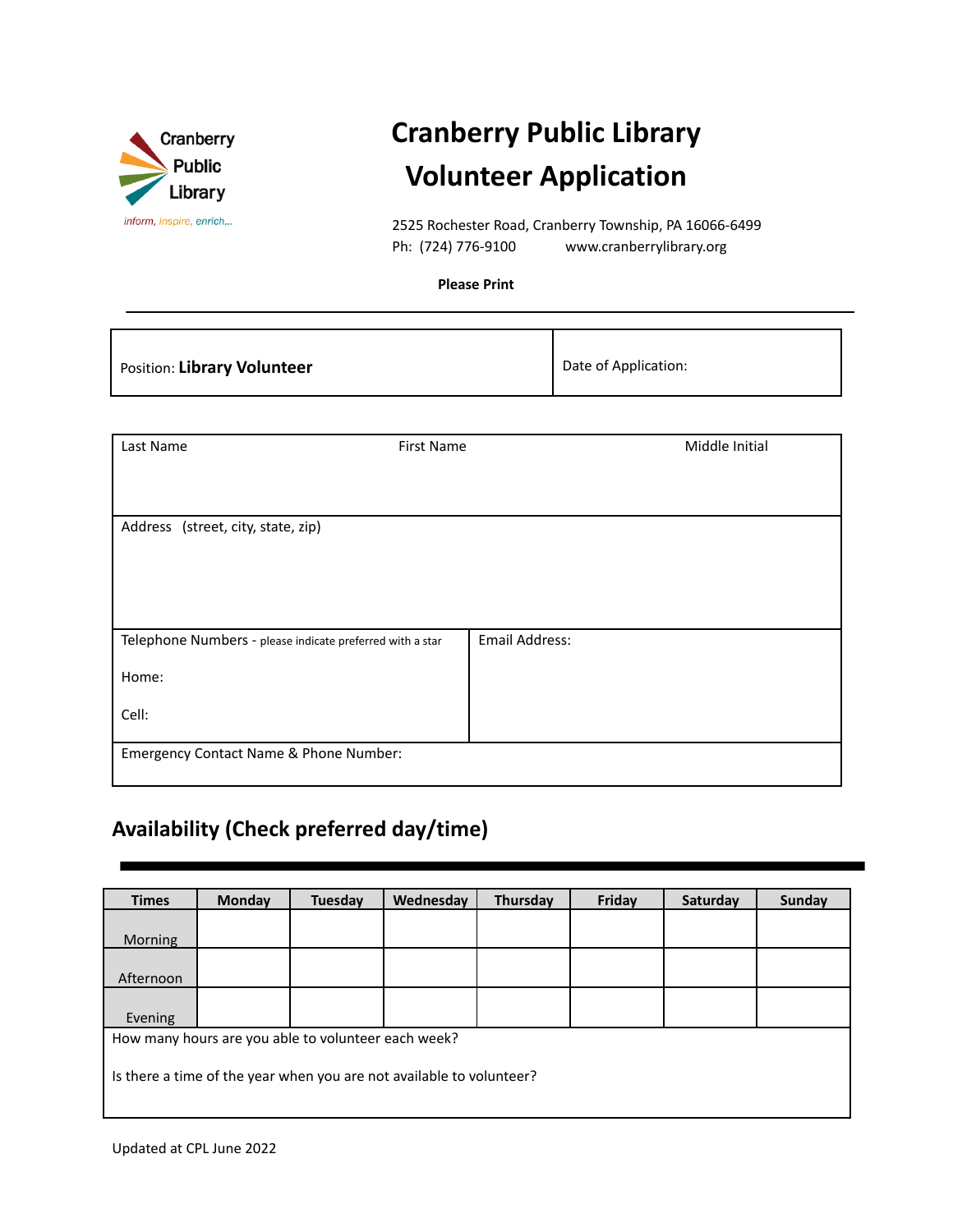## **Experiences**

| Education:                                                                                                                                                               |                                                                  |                                                                                           |  |
|--------------------------------------------------------------------------------------------------------------------------------------------------------------------------|------------------------------------------------------------------|-------------------------------------------------------------------------------------------|--|
| Major Work Experiences:                                                                                                                                                  |                                                                  |                                                                                           |  |
| Volunteer Experiences:                                                                                                                                                   |                                                                  |                                                                                           |  |
|                                                                                                                                                                          | How did you hear of the Cranberry Library Volunteer Program?     |                                                                                           |  |
|                                                                                                                                                                          | Indicate any foreign languages you can speak, read and/or write: |                                                                                           |  |
|                                                                                                                                                                          | Fluent                                                           | Good or Fair                                                                              |  |
| Speak                                                                                                                                                                    |                                                                  |                                                                                           |  |
| Read                                                                                                                                                                     |                                                                  |                                                                                           |  |
| Write                                                                                                                                                                    |                                                                  |                                                                                           |  |
| Computer skills (list programs or electronic devices that<br>you are familiar with- Word, Excel, Publisher, Photoshop,<br>CorelDraw, Apple, Mac, Android, Kindle, etc.): |                                                                  | Hobbies, equipment that you are familiar with,<br>craft skills or special interest areas: |  |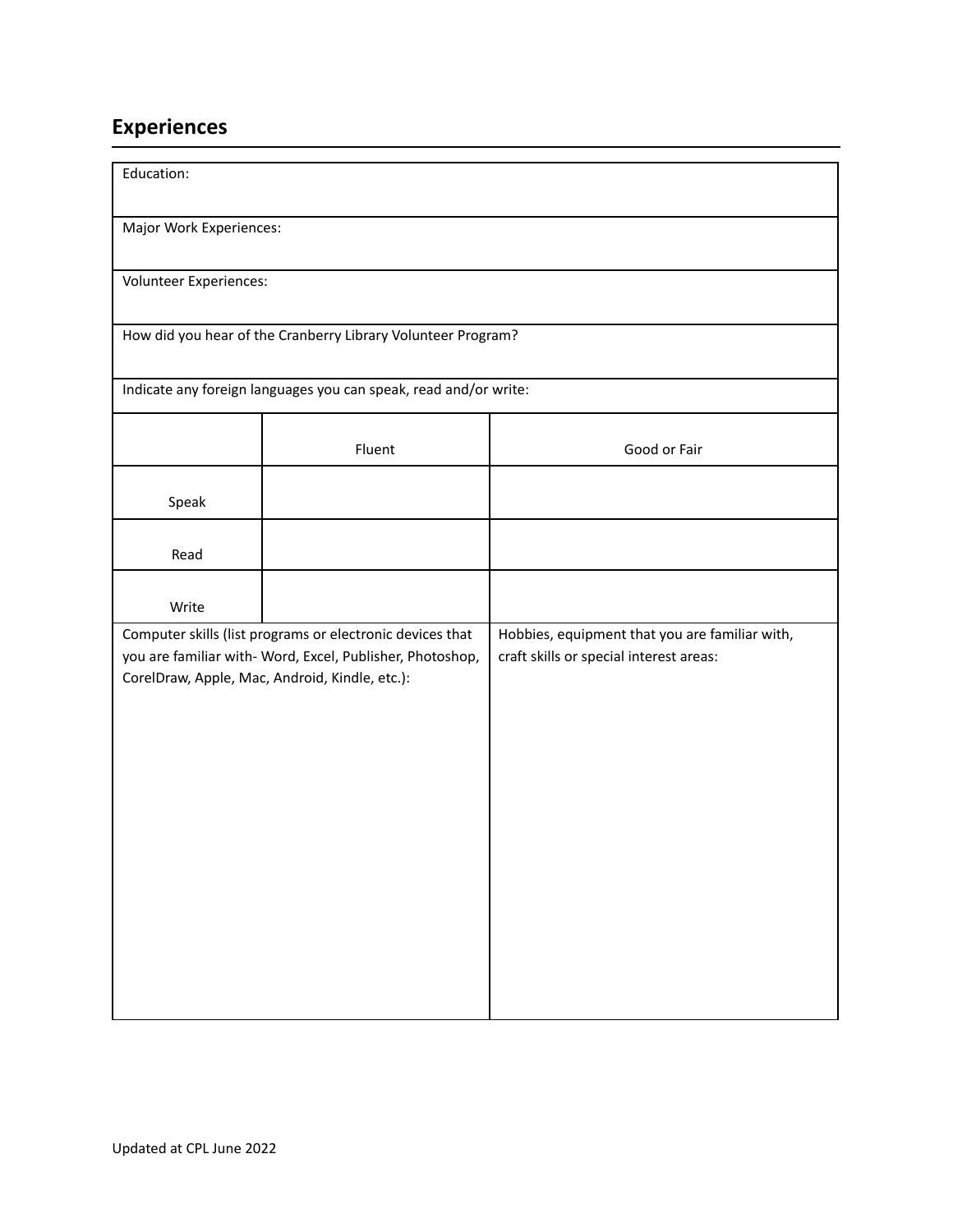### **References**

List two or three persons who know you in a personal or professional capacity. By signing this application, you are permitting the Library to inquire of your references as to your qualifications and suitability to serve as a volunteer.

| (Name)    | (Telephone)                |
|-----------|----------------------------|
| (Address) | _Personal or _Professional |
| (Name)    | (Telephone)                |
| (Address) | _Personal or _Professional |
|           |                            |
| (Name)    | (Telephone)                |
| (Address) | _Personal or _Professional |
|           |                            |

**Your Signature\_\_\_\_\_\_\_\_\_\_\_\_\_\_\_\_\_\_\_\_\_\_\_\_\_\_\_\_\_\_\_\_\_\_\_\_\_\_Date\_\_\_\_\_\_\_\_\_\_\_\_\_\_\_\_\_\_\_\_\_\_\_\_\_\_\_\_\_\_\_\_**

#### **Thank you for your interest in the Cranberry Public Library**

Cranberry Public Library Volunteer Application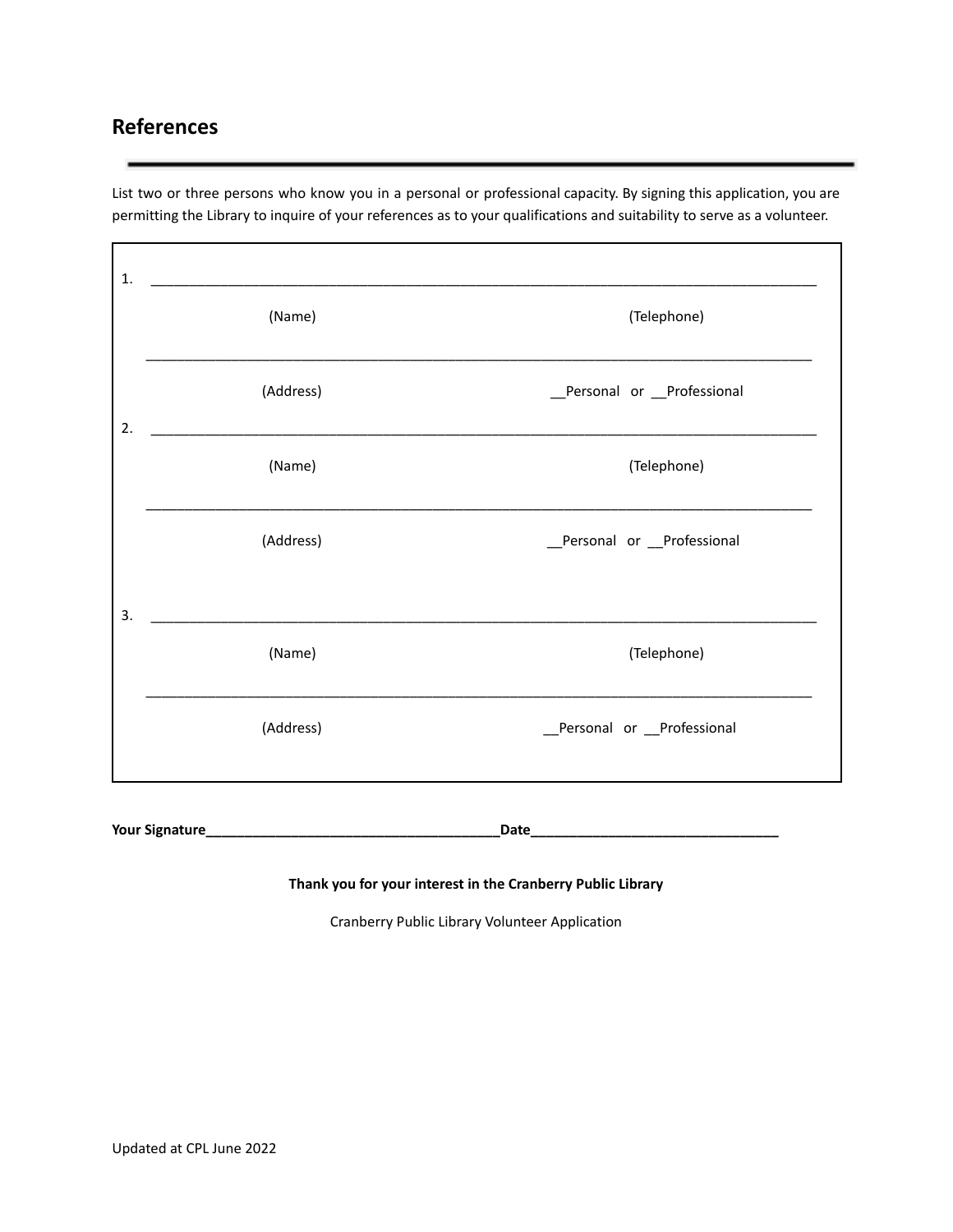

CPL Volunteer Policy Statement of Confidentiality of Library Records

The Cranberry Public Library recognizes the responsibility of protecting the privacy and confidentiality of library users. This confidentiality extends to information sought or received; including library materials consulted or borrowed, database search records, reference interviews, interlibrary loan records, circulation records, registration records and all other personally identifiable uses of library materials, facilities or services. Such information may not be disclosed.

Volunteer Declaration:

- As a volunteer I have read and understood the above declaration on confidentiality and agree to work within these arrangements.
- I will maintain the confidentiality of the clients' and service users' personal, sensitive or confidential information.
- I will only discuss these details with other volunteers or staff members if it is appropriate or necessary to do my role as a volunteer.
- I will not mention the names or other details of clients and service users in conversation with people outside the organization.

| <b>Print Name:</b> | Signature: |
|--------------------|------------|
|                    |            |

Date:

A confidentiality statement ensures that volunteers understand the need to keep information confidential, to respect the privacy of clients, other volunteers and staff and that the volunteer will use all information gained in the course of their service in a responsible manner.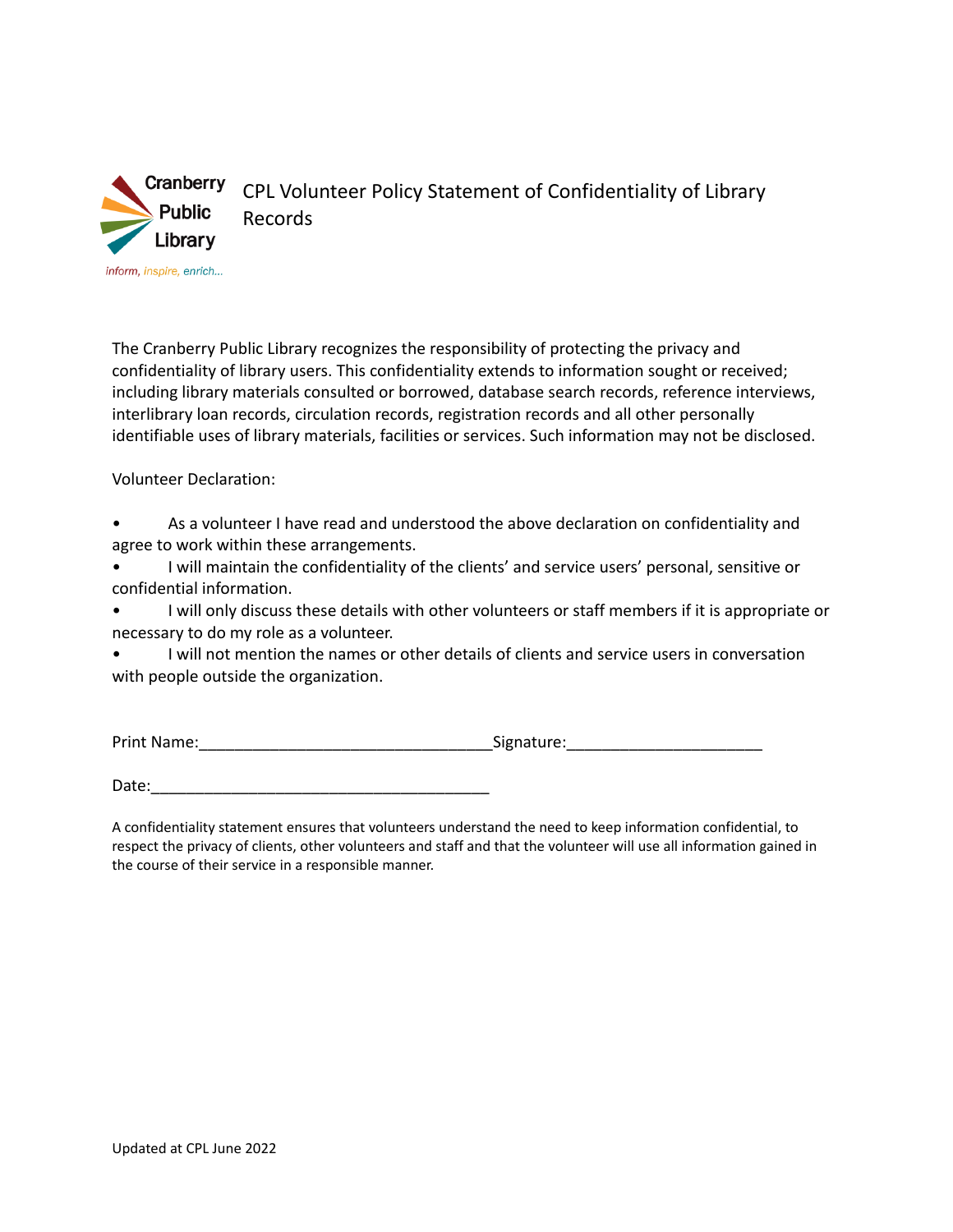**We want to make sure that all of our volunteers are doing jobs that they enjoy and are capable of doing. The following sections will help our staff in matching up the right people with the right jobs.**

### **Types of Volunteer Experiences Desired**

Please check any that you think you might be interested in. Indicating a particular task does not guarantee that **the individual will be assigned that role.**

#### *\_\_\_\_\_ Adopt-a-Shelf*

Help us keep Cranberry Library's collection neat and organized so that we can ensure that patrons can easily locate materials. Duties include: checking materials to ensure that each is in the proper shelf location and in correct alphabetical/Dewey Decimal order, shift items and clean shelves as necessary. Training is provided. Hours are flexible, but we suggest at least 1 hour per week.

#### **\_\_\_\_\_** *Shelf Elf*

Shelf Elves can be seen pushing those big book trucks around the library. If you love browsing items in the library's stacks, why not help us out while you're at it? Duties include: shelving library items in their appropriate place "in the stacks." Attention to detail and the ability to stoop down, reach up, and push a loaded book cart are requirements for this job. Time commitment is 1-2 hours on a weekly basis.

#### **\_\_\_\_\_** *Display Artist*

Do you have a flair for the creative? Help the librarians create themed displays in the display windows and throughout the library. Duties include: creating book lists based on themes, retrieving items from the library's shelves, arranging materials in appealing and creative ways. Training is provided. 2-3 hours per month.

#### **\_\_\_\_\_** *Checker Inner*

How do we get the books from other locations? Well, we have a delivery van that comes 4 days a week. We need assistance checking in items that are delivered on those mornings. Duties include: Using the library's automation system to check in items. You don't have to be fast, but you do need to pay attention to detail! Training will be provided. 1-2 hours per week, preferably in the morning.

#### **\_\_\_\_\_** *Storytime Helper*

This is a job for anyone that wants to help out with children's library services. Duties include: assisting the children's librarian during storytime and helping children with the accompanying storytime craft activity. Training is provided. 1 hour per week that coincides with one of the storytimes that is offered.